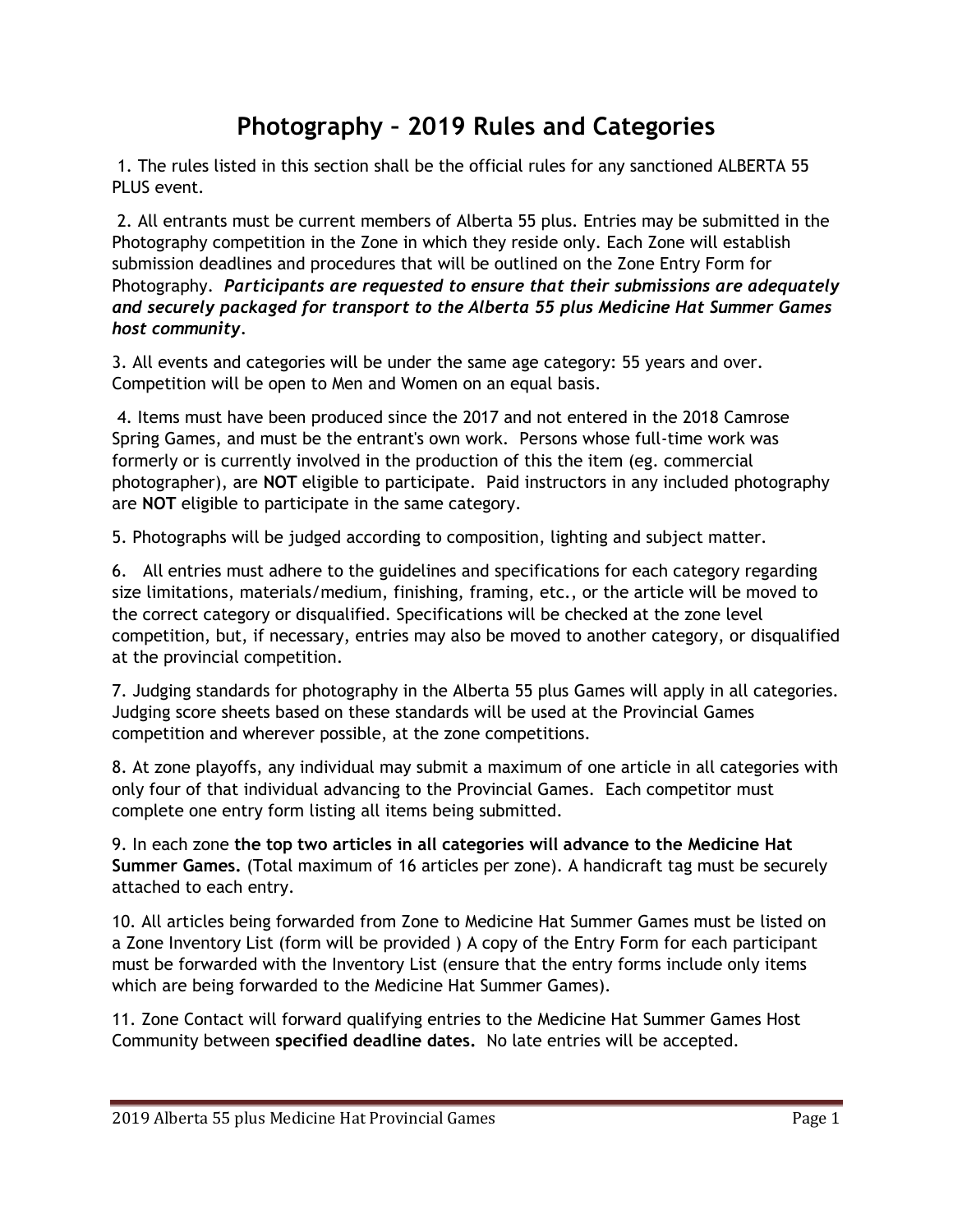12. At the Medicine Hat Summer Games, Photography articles may be picked up at a designated time by individuals with the proper claim tag, or arrangements will be made to return items to the zone through the Zone Contact for Photography (or his/her designate).

13. At the Medicine Hat Summer Games, gold, silver and bronze medals will be awarded to the top three entries in each category. Decision of the judges is final.

14. Procedures for Medal Presentations: Photography medals will be sent back to the zones for presentation at zone level.

15. Articles **MUST** be properly packaged, to ensure safe transportation to and from the Games. Failure to properly package the entry may result in disqualification from the zone level competition. Participants are encouraged to bring their own items.

16. Every precaution will be taken in handling and displaying articles. Insurance is the responsibility of the participant, with his or her own insurance company. It is understood that in no case shall the Alberta 55 plus Games, its organizers, directors, or employees be held responsible for any loss or damage.

17. Entry deadlines will be established in each Zone. Zone Contacts for Photography or Area Directors will supply the entry forms and details of the date and location of the Zone judging.

18. Photography competitors are welcome to make their own arrangements to attend the Games.

Listed below are the Events/Categories for the 2019 Alberta 55 plus Medicine Hat Summer Games:

*The top TWO articles in each event/category will be forwarded to the Medicine Hat Summer Games from each zone competition. Please ensure that all guidelines, size limitations, and materials specifications are adhered to for each event/category. Failure to do so may result in disqualification of the entry*

**Re: Photography Categories (#1 to 8, inclusive) – including digital and film images in colour or black & white** 

**- Image size must not exceed 10 inches.** 

**- Entries must be mounted and framed (note: a matte does not constitute a frame). (The wire must be placed across the back of the frame, and fastened on each side with a small "eye screw"; wire ends must be finished with masking tape so that the frayed ends of the wire do not injure those hanging the picture.)** 

**- Entries may be electronically enhanced.**

- 1. Photography (Figures Birds as the centre of interest)
- 2. Photography (Figures Animals as the centre of interest)
- 3. Photography (Human figures as the centre of interest)
- 4. Photography (Landscape Scenery as the centre of interest)